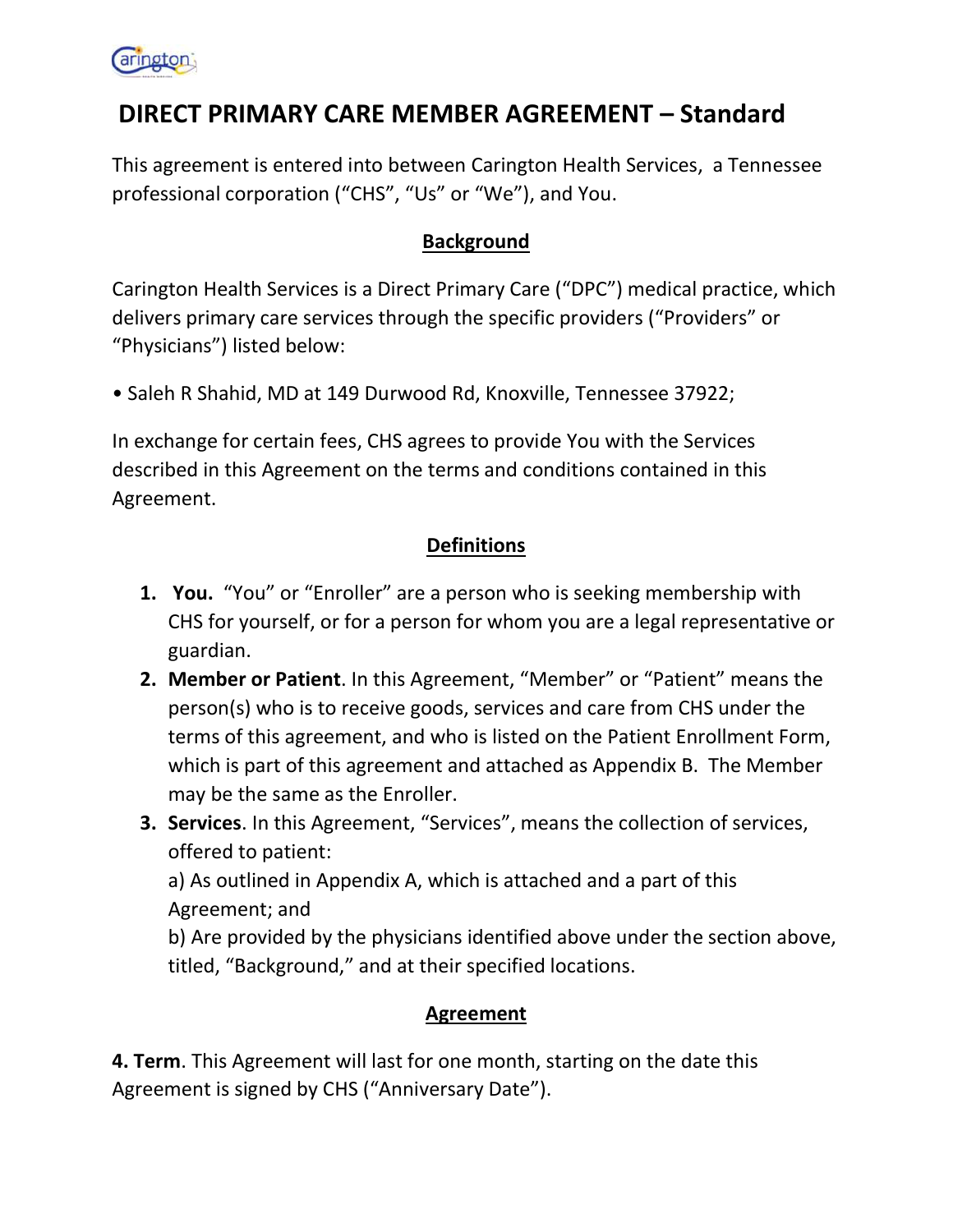5. Renewal. The Agreement will automatically renew each month on the last day of the month at the currently posted fee itemization schedule, unless either party cancels the Agreement.

6. Termination. You may terminate this Agreement by providing notice of cancellation, in writing, no less than fourteen (14) days prior to the end of the calendar month. This agreement, and its accompanying physician-patient relationship, may be terminated by Us for any reason upon thirty (30) days' written notice, in compliance with all applicable regulations and licensing requirements.

7. Payments – Amount and Methods. In exchange for the Services outlined in Appendix A(1), which is attached and is part of this Agreement, You agree to pay Us, a monthly fee in the amount of \$70 per month, per member.

a) Upon enrollment, we will collect a prorated amount for the remainder of the current month, and a full amount for the following month. Thereafter, the monthly fee will be due no later than the first day of each unpaid month.

b) The parties agree that the required method of monthly payment shall be made by automatic payment, through a credit or debit card, or automatic bank draft.

c) If this Agreement is cancelled by either party before the Agreement ends, We will review and settle your account as follows:

(i) We will refund to You the unused portion of your fees on a per month basis; or

(ii) If the Value of the Services you received over the term of the Agreement exceeds the amount You paid in membership fees, You shall reimburse CHS in an amount equal to the difference between the value of the services received and the amount You paid in membership fees over the term of the Agreement. The Parties agree that the value of the services is equal to CHS's usual and customary fee-for-service charges. A copy of these fees is available on request.

8. Non-Participation in Insurance. Your initials on this clause of the Agreement acknowledges that you understand that neither CHS nor its Physician participate in any health insurance or HMO plans or panels. Neither make any representations that the fees paid under this Agreement are covered by the Member's health insurance or other third-party payment plans. It is the Member's responsibility to determine whether reimbursement is available from a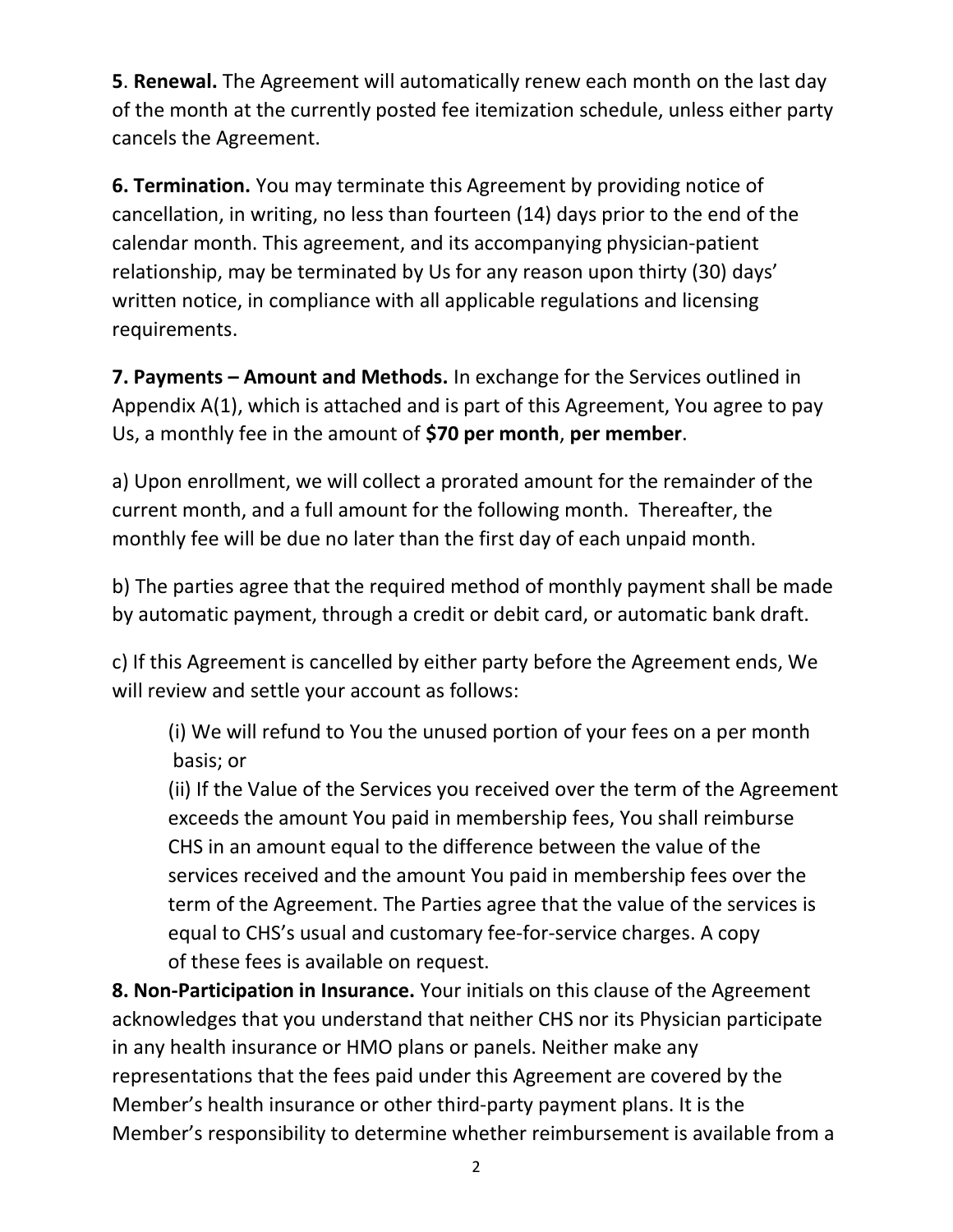private, non-governmental insurance plan or HSA and to submit any required billing. \_\_\_\_\_\_\_\_ (Initial)

9. Medicare. This agreement acknowledges your understanding that the Physician has NOT opted out of Medicare and, as a result, this Agreement may not be entered into for any Medicare beneficiaries. You agree that Member is not currently enrolled or in the process of enrolling as a beneficiary of Medicare. \_\_\_\_\_\_ (Initial)

10. This Is Not Health Insurance. Your initials on this clause of the Agreement acknowledges Your understanding that this Agreement is not an insurance plan or a substitute for health insurance. You understand that this Agreement does not replace any existing or future health insurance or health plan coverage that Member may carry. The Agreement does not include hospital services, or any services not directly provided by CHS, or its employees. You acknowledge that CHS has advised you to obtain, or keep in full force, health insurance that will cover the Member for healthcare not personally delivered by CHS, and for hospitalizations and catastrophic events. DPC is not health insurance under the Patient Protection and Affordable Care Act ("ACA"). ACA compliant health insurance plans provide coverage for certain preventative care benefits at no cost to the patient. DPC membership fees may not count toward the Member's deductible and maximum out-of-pocket expenses. \_\_\_\_\_\_ (Initial)

11. Communications. You acknowledge that communications with the Provider and staff using e-mail, facsimile, video chat, cell phone, texting, and other forms of electronic communication can never be absolutely guaranteed to be secure or confidential methods of communications. As such, You expressly waive the Physician's obligation to guarantee confidentiality with respect to the above means of communication. You further acknowledge that all such communications may become a part of the medical record.

By providing an e-mail address to CHS, You authorize CHS, its Providers and staff to communicate with You by e-mail regarding the Patient's "protected health information" (PHI). $1$  You further acknowledge that:

a) E-mail is not necessarily a secure medium for sending or receiving PHI and, there is always a possibility that a third party may gain access;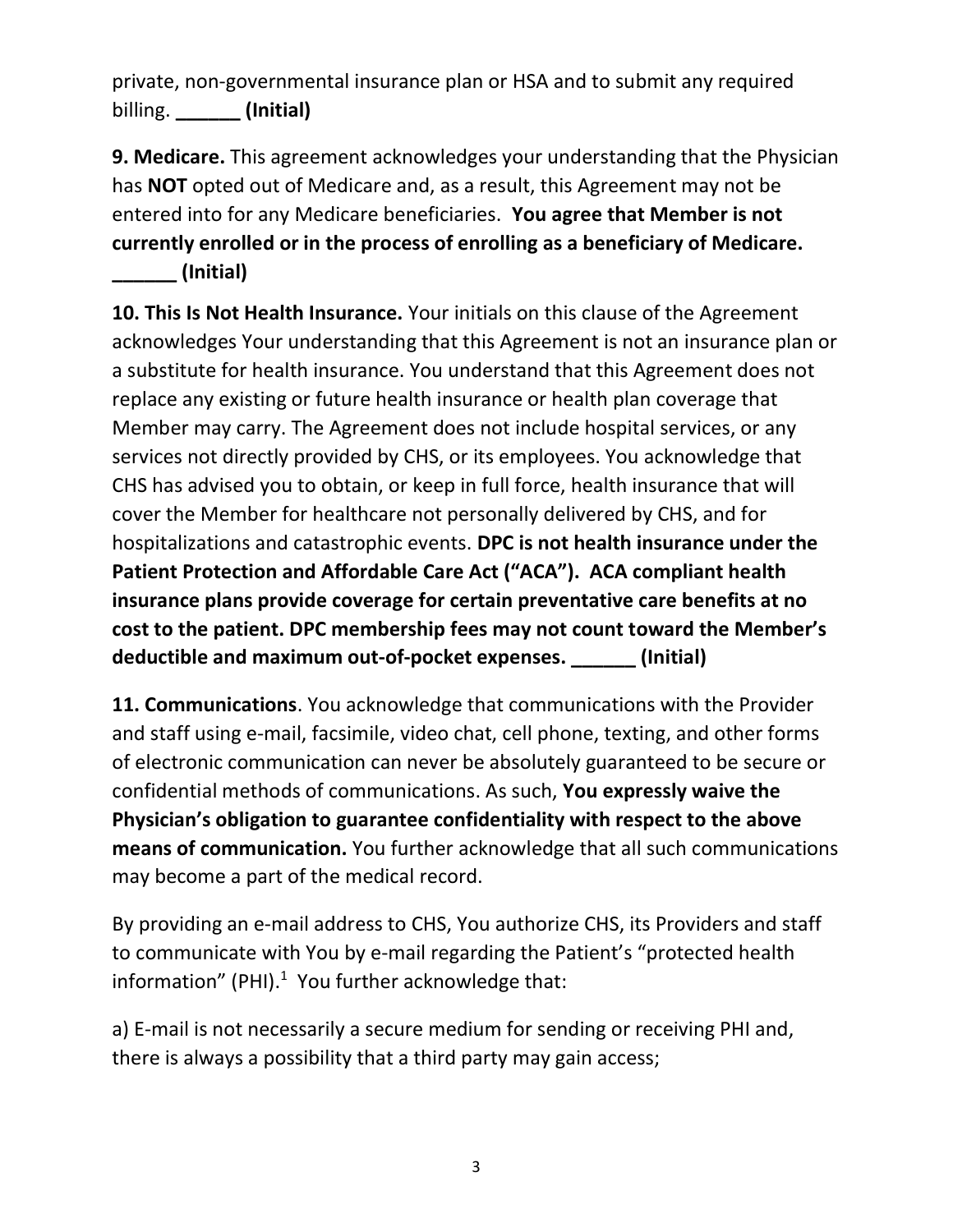b) Although the Providers will make all reasonable efforts to keep e-mail communications confidential and secure, neither CHS, nor the Providers can assure or guarantee the absolute confidentiality of e-mail communications;

c) At the discretion of the Providers, e-mail communications may be made a part of Patient's permanent medical record; and,

d) You understand and agree that e-mail is not an appropriate means of communication in an emergency, for time-sensitive problems, or for disclosing sensitive information. In an emergency, or a situation that You could reasonably expect to develop into an emergency, You understand and agree to call 911 or proceed to the nearest Emergency room.

e) Email Usage. If You do not receive a response to an e-mail message within 24 hours, You agree that you will contact the Providers by telephone or other means.

f) Technical Failure. Neither CHS, nor the Providers will be liable for any loss, injury, or expense arising from a delay in responding to Patient, when that delay is caused by technical failure. Examples of technical failures (i) failures caused by an internet service provider, (ii) power outages, (iii) failure of electronic messaging software, or e-mail provider (iv) failure of CHS's computers or computer network, or faulty telephone or cable data transmission, (iv) any interception of e-mail communications by a third party which is unauthorized by CHS; or (v) Patient failure to comply with the guidelines for use of e-mail described in this Agreement.

\_\_\_\_\_\_\_\_\_\_\_\_\_\_\_\_\_\_\_\_\_\_\_\_

12. Change of Law. If there is a change of any relevant law, regulation or rule, federal, state or local, which affects the terms of this Agreement, the parties agree to amend this Agreement to comply with the law.

13. Severability. If any part of this Agreement is considered legally invalid or unenforceable by a court of competent jurisdiction, that part will be amended to the extent necessary to be enforceable and the remainder of the contract will stay in force as originally written.

14. Reimbursement for Services Rendered. If this Agreement is held to be invalid for any reason, and CHS is required to refund fees paid by You, You agree to pay

<sup>1</sup>as that term is defined in the Health Insurance Portability and Accountability Act (HIPAA) of 1996 and its implementing regulations.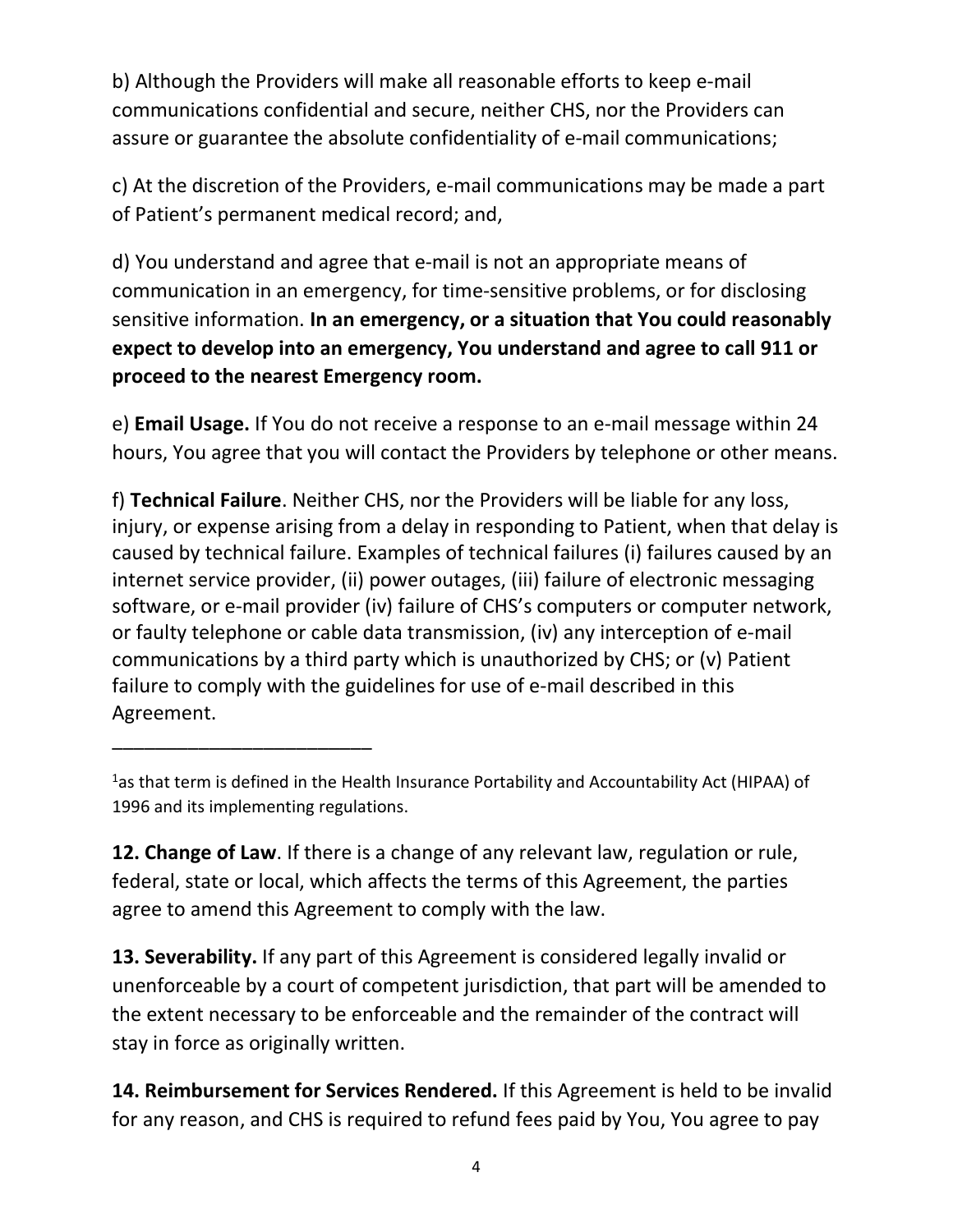CHS an amount equal to the fair market value of the medical services You received during the time period for which the refunded fees were paid.

15. Amendment. No amendment of this Agreement shall be binding on a party unless it is in writing and signed by all the parties. Except for amendments made in compliance with Section 10, above.

16. Assignment. This Agreement, and any rights You may have under it, may not be assigned or transferred by You.

17. Legal Significance. You acknowledge that this Agreement is a legal document and gives the parties certain rights and responsibilities. You also acknowledge that You have had a reasonable time to seek legal advice regarding the Agreement and have either chosen not to do so or have done so and are satisfied with the terms and conditions of the Agreement.

18. Miscellaneous. This Agreement shall be construed without regard to any rules requiring that it be construed against the party who drafted the Agreement. The captions in this Agreement are only for the sake of convenience and have no legal meaning.

19. Entire Agreement. This Agreement contains the entire agreement between the parties and replaces any earlier understandings and agreements whether they are written or oral.

20. No Waiver. In order to allow for the flexibility of certain terms of the Agreement, each party agrees that they may choose to delay or not to enforce or the other party's requirement or duty under this agreement (for example notice periods, payment terms, etc.). Doing so will not constitute a waiver of that duty or responsibility. The party will have the right to enforce such terms again at any time.

21. Jurisdiction. This Agreement shall be governed and construed under the laws of the State of Tennessee. All disputes arising out of this Agreement shall be settled in the court of proper venue and jurisdiction for CHS in Knoxville, Tennessee.

22. Service. All written notices are deemed served if sent by first class U.S. mail to to CHS at 149 Durwood Rd, Knoxville, TN 37922; or to You at the address provided below, or as updated from time to time.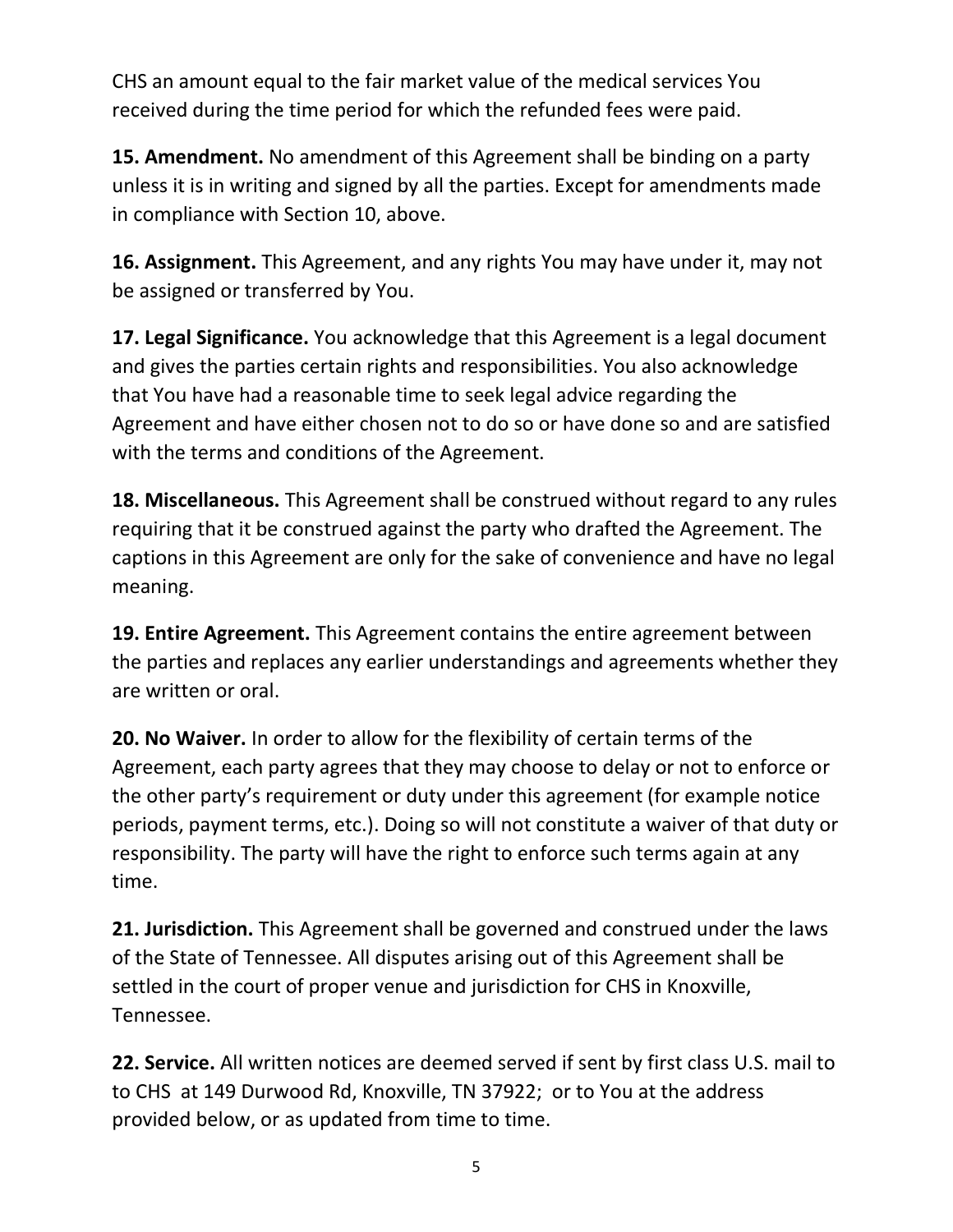23. You do  $\odot$  do not  $\odot$  wish to receive a copy of our Notice of Privacy Practices

24. Please list the names of anyone who you want to grant access to your health information without prior permission.

| <b>Name</b>                                    | Relation                  |
|------------------------------------------------|---------------------------|
|                                                |                           |
|                                                |                           |
|                                                |                           |
|                                                |                           |
|                                                |                           |
|                                                |                           |
|                                                |                           |
|                                                |                           |
|                                                |                           |
| <b>Enroller Name</b>                           | <b>Enroller Signature</b> |
|                                                |                           |
| <b>Enroller Address</b>                        |                           |
|                                                |                           |
|                                                |                           |
| Date                                           |                           |
|                                                |                           |
|                                                |                           |
|                                                |                           |
| Dr. Saleh Shahid for Carington Health Services |                           |
|                                                |                           |

Date

\_\_\_\_\_\_\_\_\_\_\_\_\_\_\_\_\_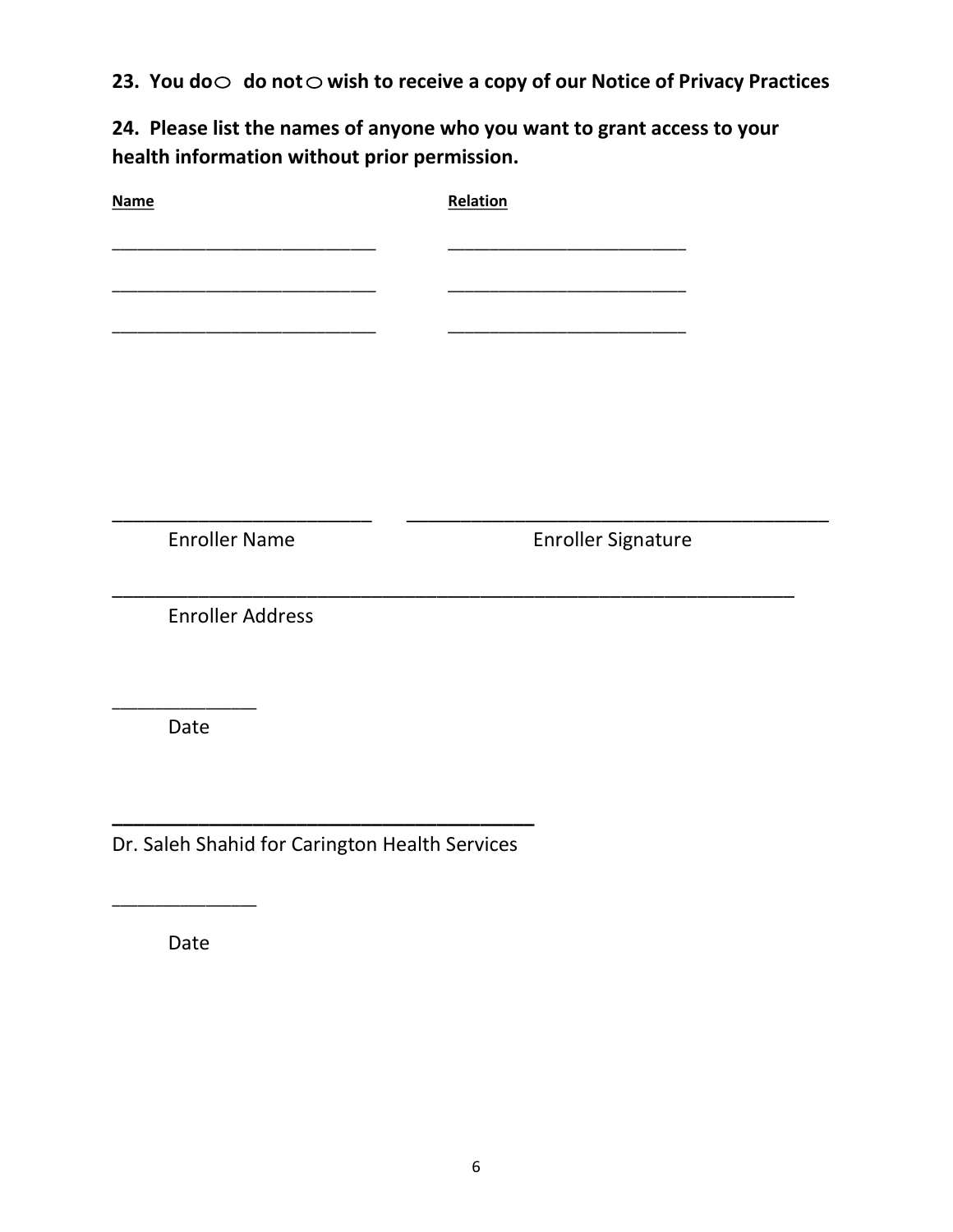# APPENDIX A Services

1. Medical Services.\* The scope of services included under this agreement are those medical services that the Provider is permitted to perform under the laws of the State of Tennessee, are consistent with Provider's training and experience, are usual and customary for an Internist to provide, and may be limited by equipment, supplies, outside facilities, vendor pricing changes, and other unforeseen circumstances.

Services and goods included under the membership fee, as set forth in section 7 of the above Agreement, include any and all of the following, when deemed appropriate and medically necessary by the Physician :

- All office visits.
- All tests and treatments on hand or in stock, except as listed in section 2 of this appendix. (See below).
- Collection of specimens for testing, including phlebotomy, swab and biopsy.
- All procedures performed by the Physician, which may include wound repair, wound dressing, incision and drainage of abscesses, splinting, ear wax removal, suture removal, skin biopsy, skin tag removal, joint injection and joint aspiration.

\*An episode of care is defined as any contact between the patient and physician for which clinical care or advice is rendered including in-office visits and electronic communication by email or telephone.

2. Exclusions. The following are NOT services included under the aforementioned membership fee:

- Any tests that are not directly performed by the Provider. Labs and testing that cannot be performed in the office will be offered at a discounted rate through select vendors. Patient is responsible for all fees associated with any outside laboratory testing, pathology, and specimen analysis.
- All vaccinations.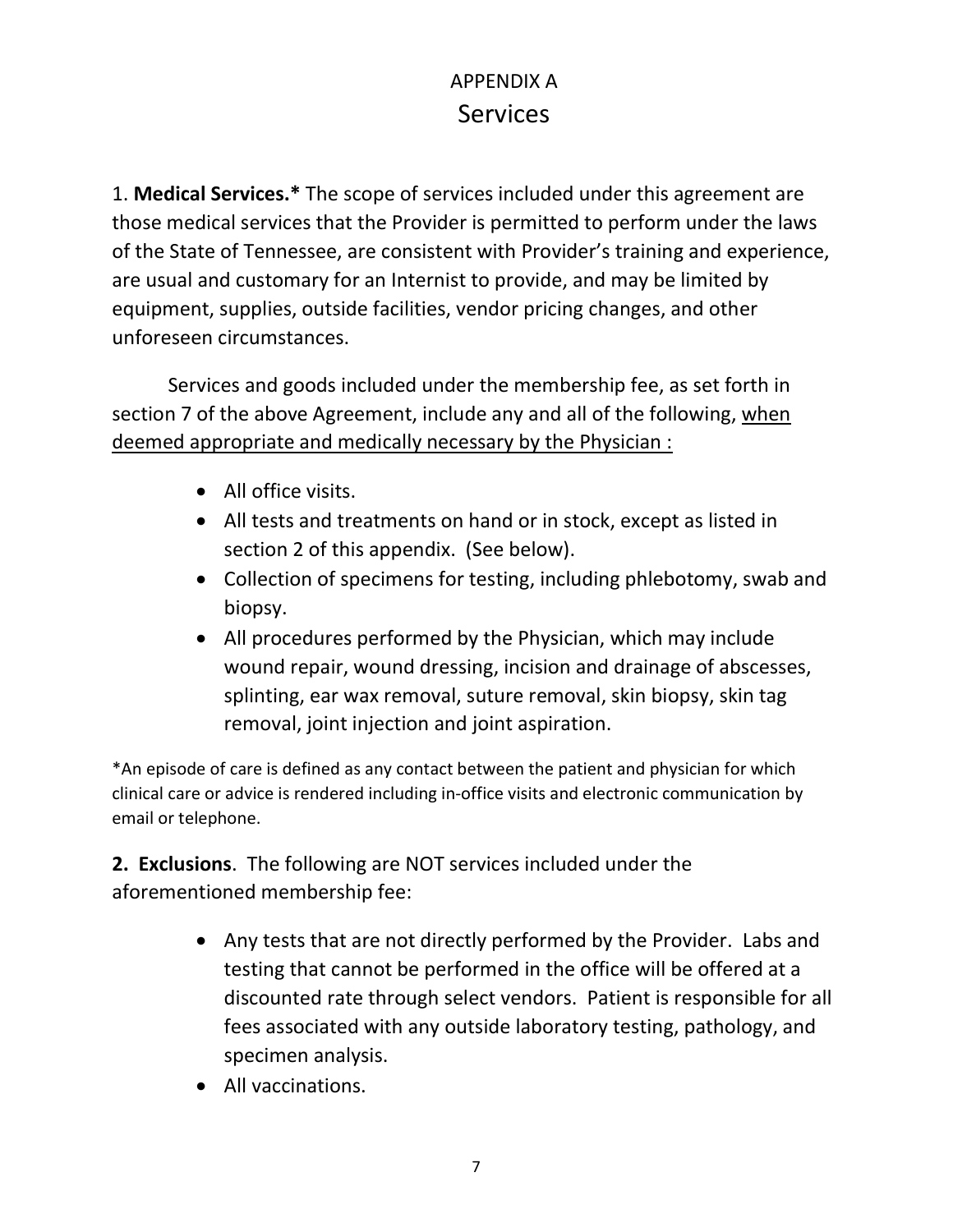- All oral, prescription medications held in stock by CHS. Prescription medication dispensed by CHS dispensary is subject to an additional charge, for which the Member is responsible.
- Prefabricated, durable medical equipment (DME). DME dispensed provided by CHS is subject to an additional charge, for which the Member is responsible.
- House calls and hospital visits.

3. Non-Medical, Personalized Services. CHS shall also provide Member with the following non-medical services which are complementary to our members in the course of care:

a) Direct Access. Patient shall have direct telephone access to the Physician for guidance regarding urgent concerns that arise unexpectedly after office hours. Reasonable effort will be made by Physician to respond to all communications initiated prior to 5pm on a scheduled business day. Communication initiated after 5pm may be addressed the next business day. Patient may need to seek urgent care medical services not covered under this agreement for medical concerns that cannot be addressed remotely.

b) Physician Absence. From time to time, due to vacations, illness, or personal emergency, the Providers may be temporarily unavailable to provide the services referred to above in section 1 of this Appendix. In order to assist Patients in scheduling non-urgent visits, CHS will notify Patients of any planned Provider absences as soon as the dates are confirmed. Substitute providers may be available outside the employment of CHS. Any treatment rendered by the substitute provider is not covered under this contract, but may be submitted to Patient's health plan.

c) E-Mail Access. Patient shall be given the Provider's e-mail address to which non-urgent communications can be addressed. Such communications shall be dealt with by the Provider or staff member of CHS in a timely manner. You understand and agree that email and the internet should never be used to access medical care in the event of an emergency, or any situation that Patient could reasonably expect may develop into an emergency. You agree that, in such situations, when a Patient cannot speak to Provider immediately in person or by telephone, that Patient shall call 911 or proceed to the nearest emergency room.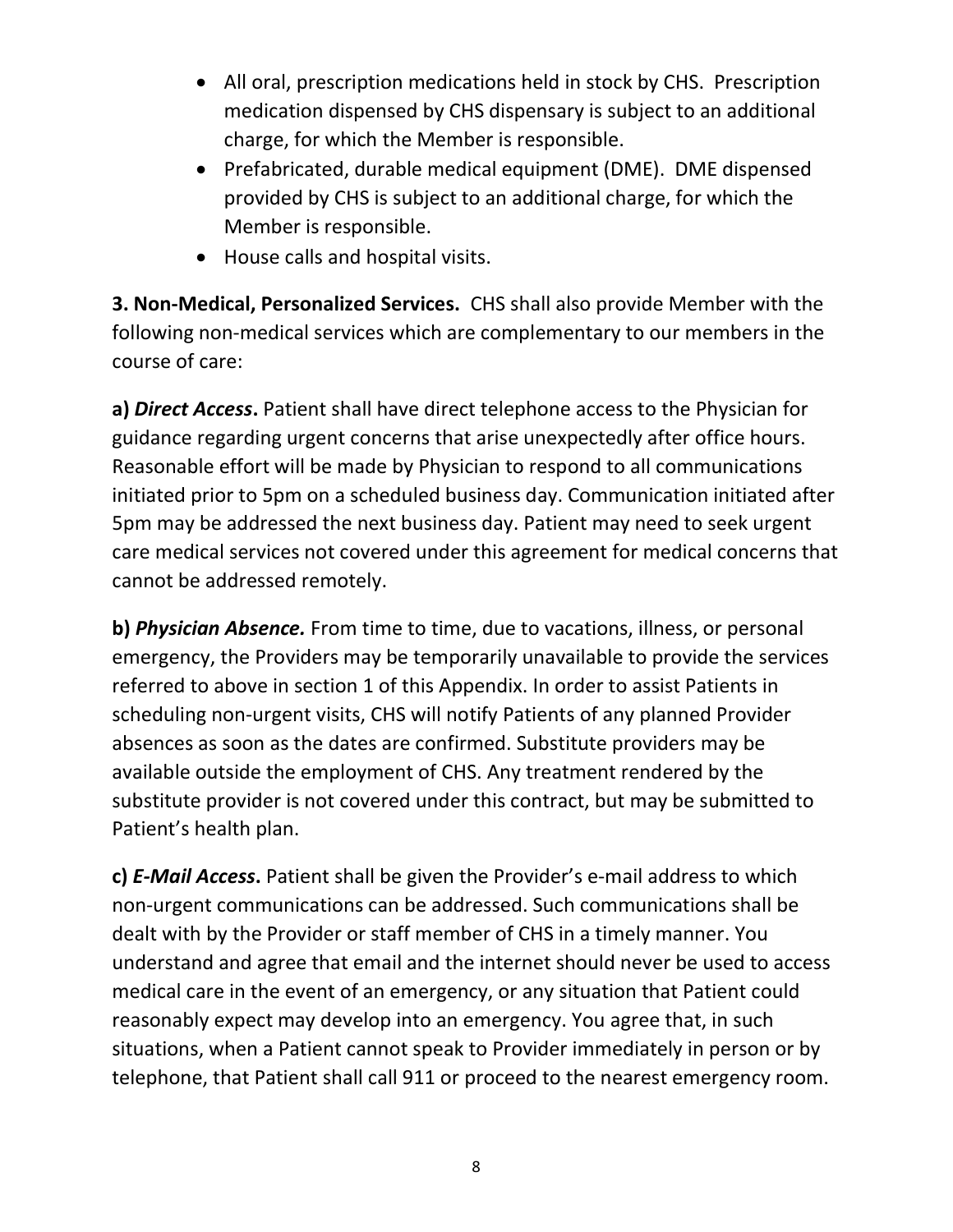d) Appointments. Appointments are available during CHS's posted business office hour. CHS shall make every reasonable effort to schedule an appointment for the Patient on the day requested by the Patient.

e) Specialists Coordination. CHS and Provider shall coordinate with medical specialists to whom Patient is referred to assist Patient in obtaining specialty care. You understand that fees paid under this Agreement do not include and do not cover specialist's fees or fees due to any medical professional other than the CHS Provider.

## 4. Practice Policies.

a) Pain Management. It is the policy of CHS and its Providers not to prescribe long-term opioid pain medications. Referrals to appropriate specialists are available, as is adjunctive non-narcotic pain management.

b) Controlled Substances. It is the policy of CHS and its Providers to limit the use of controlled substances believed to have a higher risk of complications, misuse, dependency, or diversion. Whenever an alternative with less risk is available, we will endeavor to develop a treatment plan to incorporate those alternatives or refer to a specialist. It is at the sole discretion of the DPC Provider as to the appropriateness of any medication and no guarantees are expressed of maintaining any prior treatment regimen initiated or recommended by another physician or provider. Misuse, diversion, or improper handling of prescription medication constitutes grounds for termination of membership.

c) Statement of Faith. CHS and its Providers adhere to God's law and the Hippocratic Oath. We will not prescribe, counsel, or encourage any therapy of treatment plan that violates that law or oath. This includes, among other things, a belief in the sanctity of human life beginning at conception through natural death. No recommendation or therapy will be provided that could potentially harm or violate another human life.